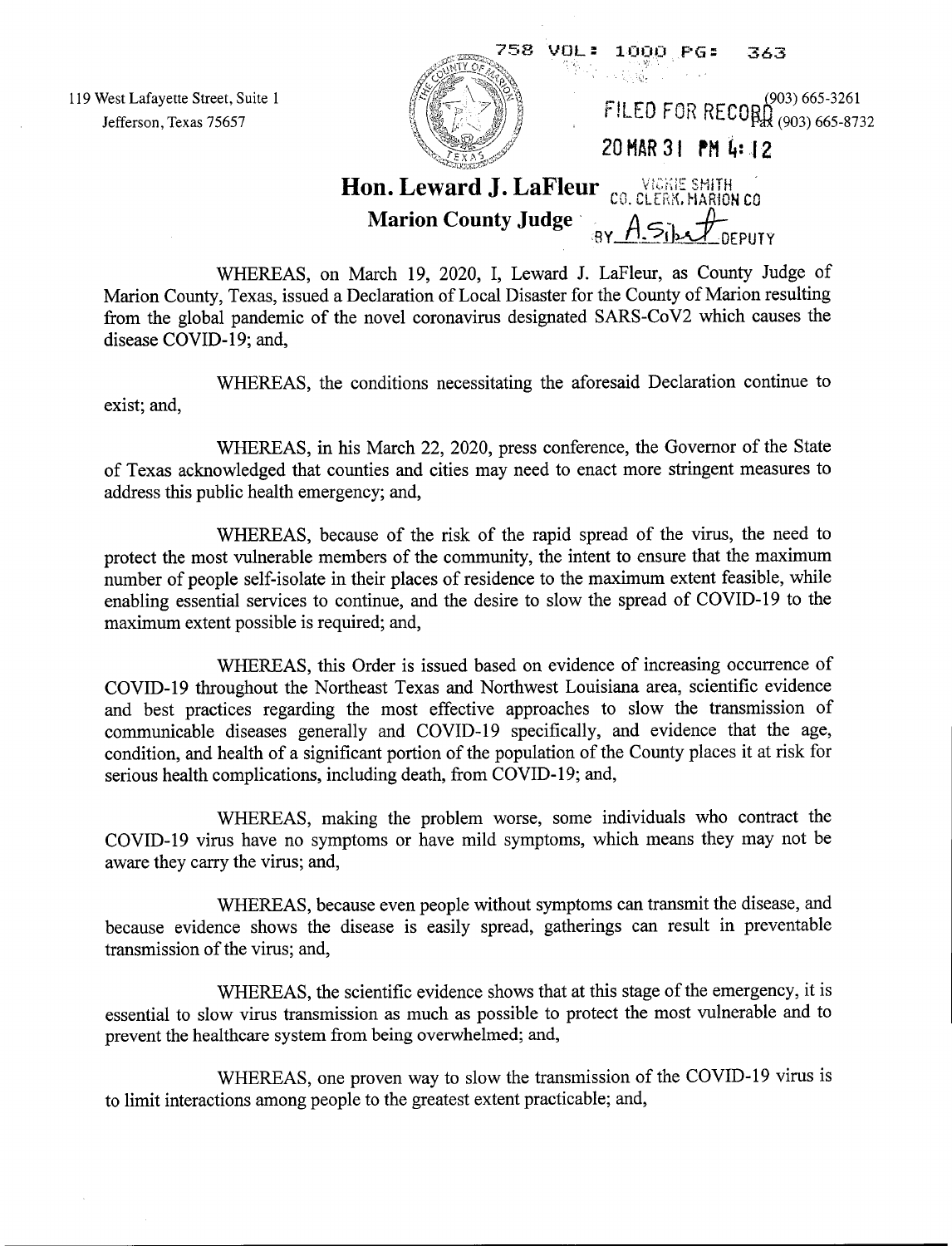WHEREAS, by reducing the spread of the COVID-19 virus, this Order helps preserve critical and limited healthcare capacity in the County;

> NOW, THEREFORE, BE IT PROCLAIMED AND ORDERED BY LEWARD J. LAFLEUR, COUNTY JUDGE OF MARION COUNTY, TEXAS:

- 1. The Declaration of Local Disaster issued for the County on March 19,2020, pursuant to §418.108(a) of the Texas Government Code is hereby renewed and continued.
- 2. This Declaration of Local Disaster shall continue in effect until the County terminates its consent to the continuation of this Declaration or until this Declaration is terminated by order of the County Judge, whichever occurs first.
- 3. Pursuant to §418.108(c) of the Texas Government Code, this renewal and continuation of the Declaration of Local Disaster and Public Health Emergency issued for the County on March 19,2020, shall be given prompt and general publicity and shall be filed promptly with the Marion County Clerk.
- 4. Pursuant to §418.108(d) of the Texas Government Code, this renewal and continuation of the aforesaid Declaration of Local Disaster continues to activate the Emergency Management Plan.
- 5. Pursuant to Local Disaster Declaration on March 19,2020 and affirmation by the Marion County Commissioner's Court on March 23, 2020, the County Judge is authorized, without further action of the Commissioners Court, to exercise any powers, take any actions and issue any orders authorized by law, including but not limited to, any measures authorized by Chapter 418 of the Texas Government Code, including without limitation §418.108 and §418.1015 of said chapter.
- 6. All officers and employees of the County of Marion, including without limitation all law enforcement officers employed by the County and all emergency medical personnel employed by the County, are hereby authorized and directed to continue to cooperate to the fullest extent allowed by law with the health authority designated by the County of Marion pursuant to Chapter 121 of the Texas Health and Safety Code to enforce any and all communicable disease control measures imposed by said health authority pursuant to Chapter 81 of the Texas Health and Safety Code or other applicable law.
- 7. All individuals currently living within County of Marion, Texas (the "County") are ordered to shelter at their place of residence. To the extent individuals are using shared or outdoor spaces, they must at all times, as reasonably possible, maintain social distancing of at least six feet from any other person when they are outside their residence. All persons may leave their residences only for Essential Activities, Essential Governmental Functions, or to operate Essential Businesses, all as defined in Section 11. Individuals experiencing homelessness are exempt from this Section, but are strongly urged to obtain shelter, and entities are strongly urged to make such shelter available as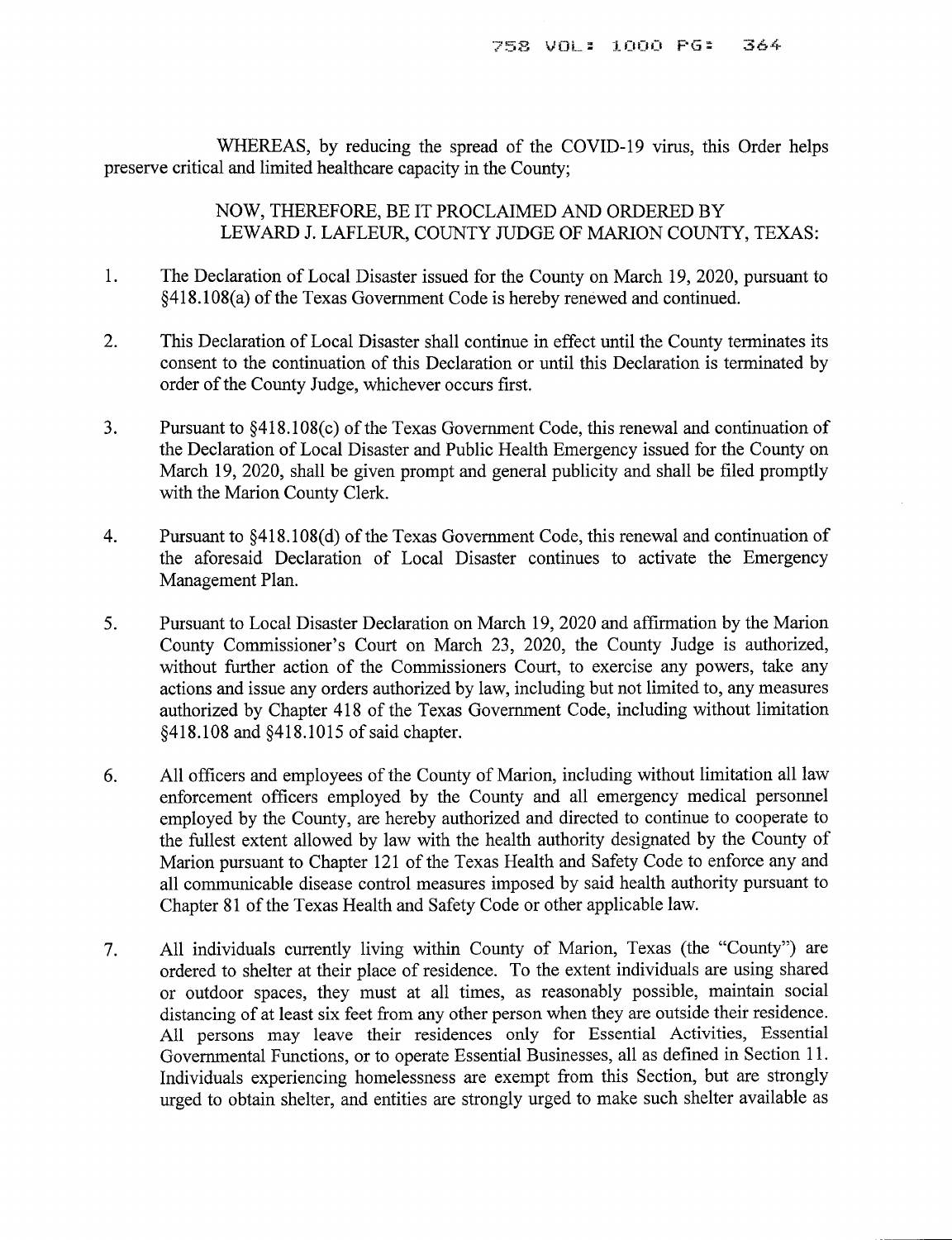soon as possible and to the maximum extent practicable (and to utilize Social Distancing Requirements in their operation).

- 8. All businesses with a facility in the County, except Essential Businesses as defined below in Section 11, are required to cease all activities at facilities located within the County except Minimum Basic Operations, as defined in Section 11. For clarity, businesses may also continue operations consisting exclusively of employees or contractors performing activities at their own residences (i.e., working from home). All Essential Businesses are strongly encouraged to remain open; however, even Essential Businesses are encouraged to determine essential staff necessary to operate and to send non-essential staffhome. To the greatest extent feasible, Essential Businesses shall comply with Social Distancing Requirements as defined in Section 11 below, including, but not limited to, when any customers are standing in line.
- 9. All public and private gatherings of any number of people occurring outside a household or living unit are prohibited, except for the limited purposes as expressly permitted in Section 11. Nothing in this Order prohibits the gathering of members of a household or living unit.
- 10. All travel, except Essential Travel and Essential Activities as defined below in Section 11, is prohibited. People must use public transit only for purposes of performing Essential Activities or to travel to and from work to operate Essential Businesses or maintain Essential Governmental Functions. People riding on public transit must comply with Social Distancing Requirements as defined in Section 11 below, to the greatest extent feasible. This Order allows travel into or out of the County to perform Essential Activities, operate Essential Businesses, or maintain Essential Governmental Functions.
- 11. Definitions and Exemptions:
	- A. For purposes of this Order, individuals may leave their residence only to perform any of the following "Essential Activities":
		- 1. To engage in activities or perform tasks essential to their health and safety, or to the health and safety of their family or household members (including, but not limited to, pets), such as, by way of example only and without limitation, obtaining medical supplies or medication, visiting a health care professional, or obtaining supplies they need to work from home;
		- 11. To obtain necessary services or supplies for themselves and their family or household members, or to deliver those services or supplies to others, such as, by way of example only and without limitation, canned food, dry goods, fresh fruits and vegetables, pet supply, fresh meats, fish, and poultry, and any other household consumer products, and products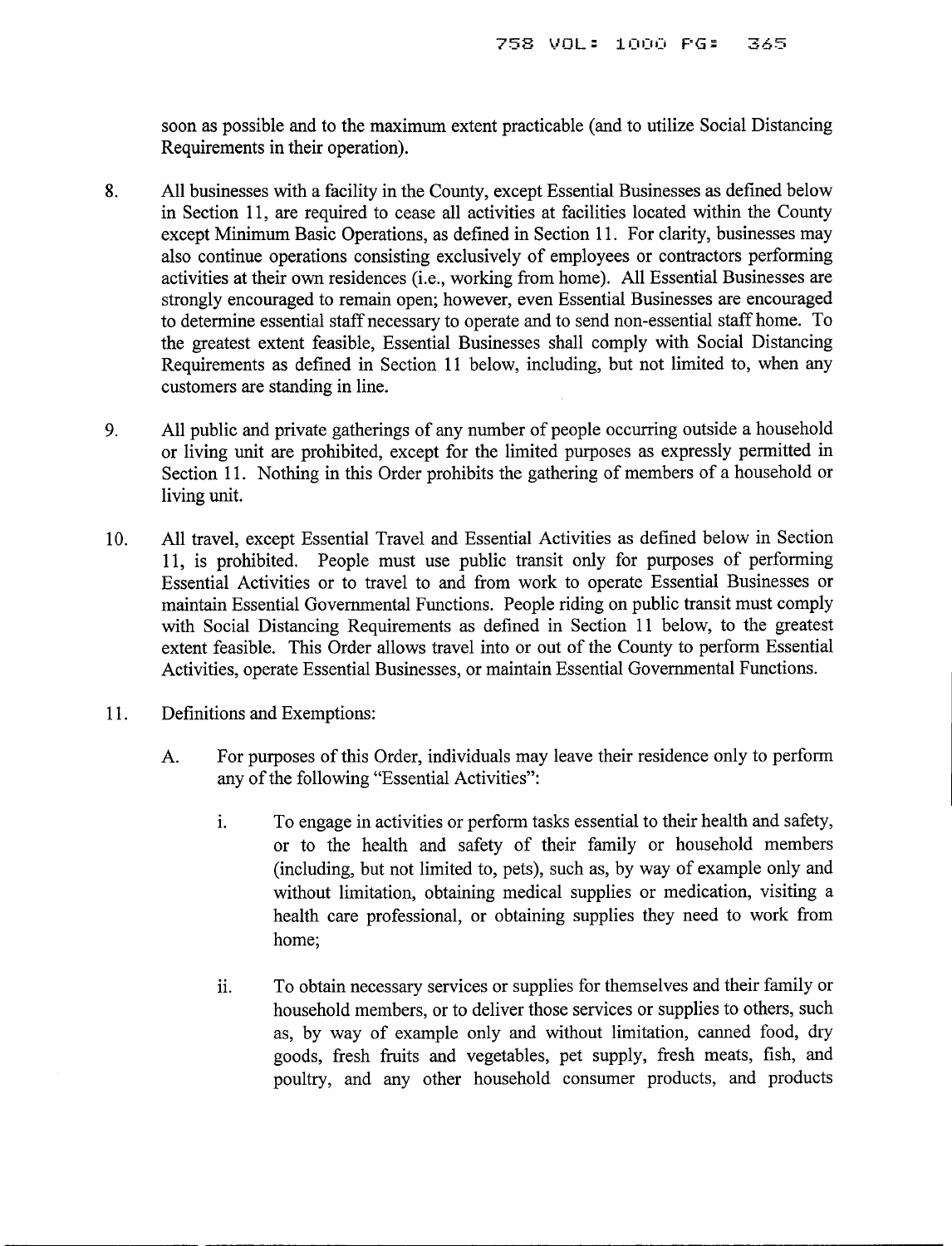necessary to maintain the safety, sanitation, and essential operation of residences;

- iii. To engage in outdoor activity, such as, by way of example and without limitation, walking, hiking, running or riding a bicycle. Except for members of a residence who are sheltering together, the individuals shall comply with Social Distancing Requirements as defined in this Section;
- iv. To perform work providing essential products and services at an Essential Business or to otherwise carry out activities specifically permitted in this Order, including Minimum Basic Operations; and
- v. To care for a family member or pet in another household.

But people at high risk of severe illness from COVID-19 and people who are sick are urged to stay in their residence to the extent possible except as necessary to seek medical care.

- B. For purposes of this Order, individuals may leave their residence to work for or obtain services at any "Healthcare Operations" including hospitals, clinics, dentists, pharmacies, pharmaceutical, and biotechnology companies, other healthcare facilities, healthcare suppliers, home healthcare services providers, mental health providers, or any related and/or ancillary healthcare services. "Healthcare Operations" also includes veterinary care and all healthcare services provided to animals. This exemption shall be construed broadly to avoid any impacts to the delivery of healthcare, broadly defined. "Healthcare Operations" does not include fitness and exercise gyms and similar facilities.
- C. For purposes of this Order, individuals may leave their residence to provide any services or perform any work necessary to the operations and maintenance of "Essential Infrastructure," which is defined as the 16 critical infrastructure sectors as identified by the National Cybersecurity and Infrastructure Security Agency (CISA), including, but not limited to, construction, airport operations, water, sewer, gas, electrical, oil refining, roads and highways, public transportation, solid waste collection and removal, internet, and telecommunications systems (including the provision of essential global, national, and local infrastructure for computing services, business infrastructure, communications, and web-based services), financial institutions, defense and national security-related operations, and essential manufacturing operations, provided that they carry out those services or that work in compliance with Social Distancing Requirements as defined in this Section, to the extent possible.
- D. For purposes of this Order, all first responders, emergency management personnel, court personnel (including local, municipal, state and federal courts and those who serve any function in those courts), and law enforcement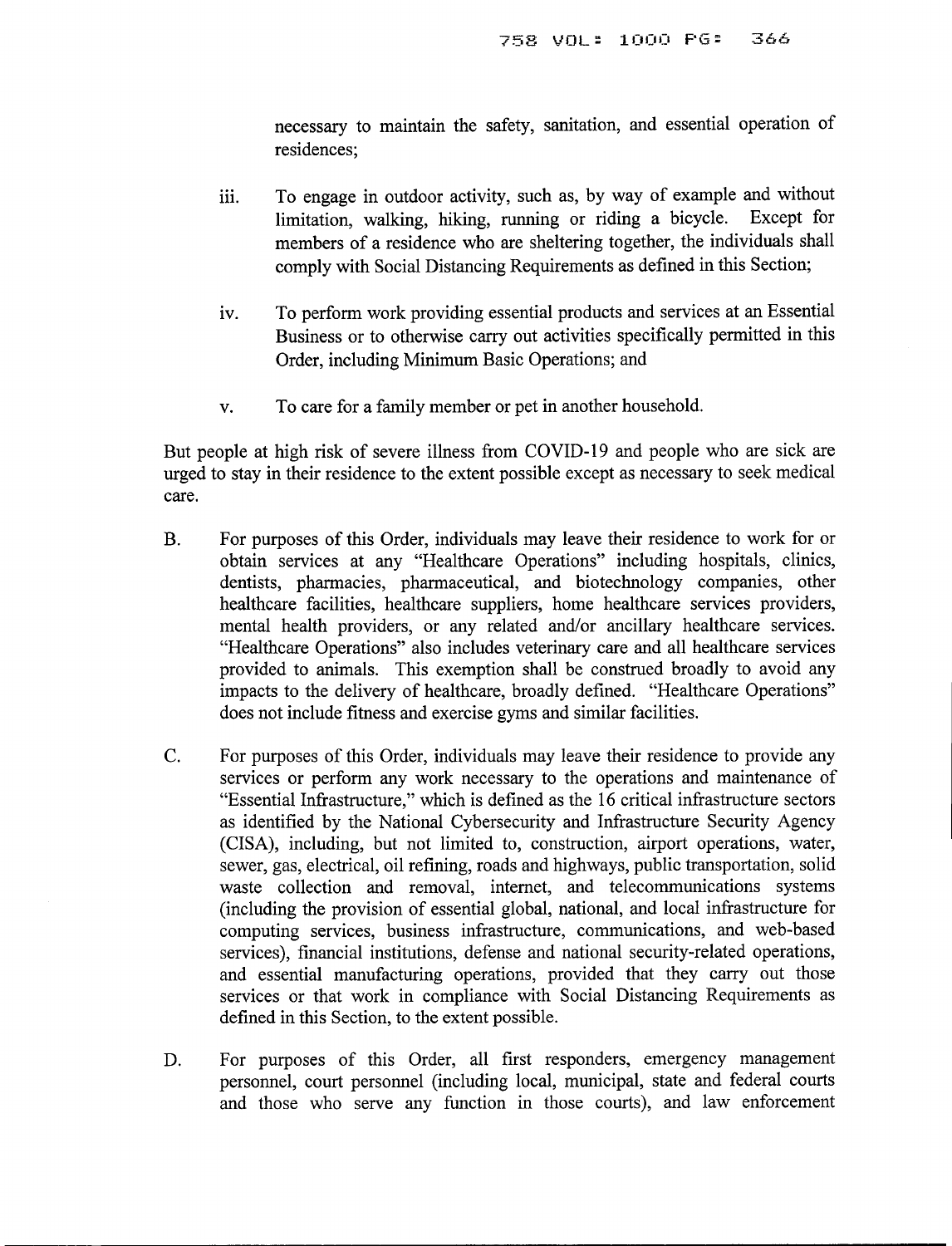personnel, and others who need to perform essential services are categorically exempt from this Order. Further, nothing in this Order shall prohibit any individual from performing or accessing "Essential Governmental Function," as determined by the governmental entity performing those functions. Each governmental entity shall identify and designate appropriate employees or contractors to continue providing and carrying out any Essential Governmental Functions. All Essential Governmental Functions shall be performed in compliance with Social Distancing Requirements as defined in this Section, to the extent possible.

- E. For the purposes of this Order, covered businesses include any for-profit, nonprofit, or educational entities, regardless of the nature of the service, the function they perform, or its corporate or entity structure.
- F. For the purpose of this Order, "Essential Businesses" means:
	- i. Healthcare Operations and Essential Infrastructure:
	- ii. Grocery stores, certified farmers' markets, farm and produce stands, supermarkets, food banks, convenience stores, and other establishments engaged in the retail sale of canned food, dry goods, fresh fruits and vegetables, pet supply, fresh meats, fish, and poultry, and any other household consumer products (such as cleaning and personal care products), and liquor stores. This includes stores that sell groceries and also sell other non-grocery products, and products necessary to maintaining the safety, sanitation, and essential operation of residences;
	- iii. Food cultivation, including farming, livestock, and fishing;
	- iv. Businesses that provide food, shelter, and social services, and other necessities of life for economically disadvantaged or otherwise needy individuals;
	- v. Newspapers, television, radio, and other media services;
	- VI. Gas stations and auto-supply, auto-repair, and related facilities;
	- vii. Banks and related financial institutions;
	- viii. Hardware and construction supply stores;
	- ix. Plumbers, electricians, exterminators, and other service providers who provide services that are necessary to maintaining the safety, sanitation,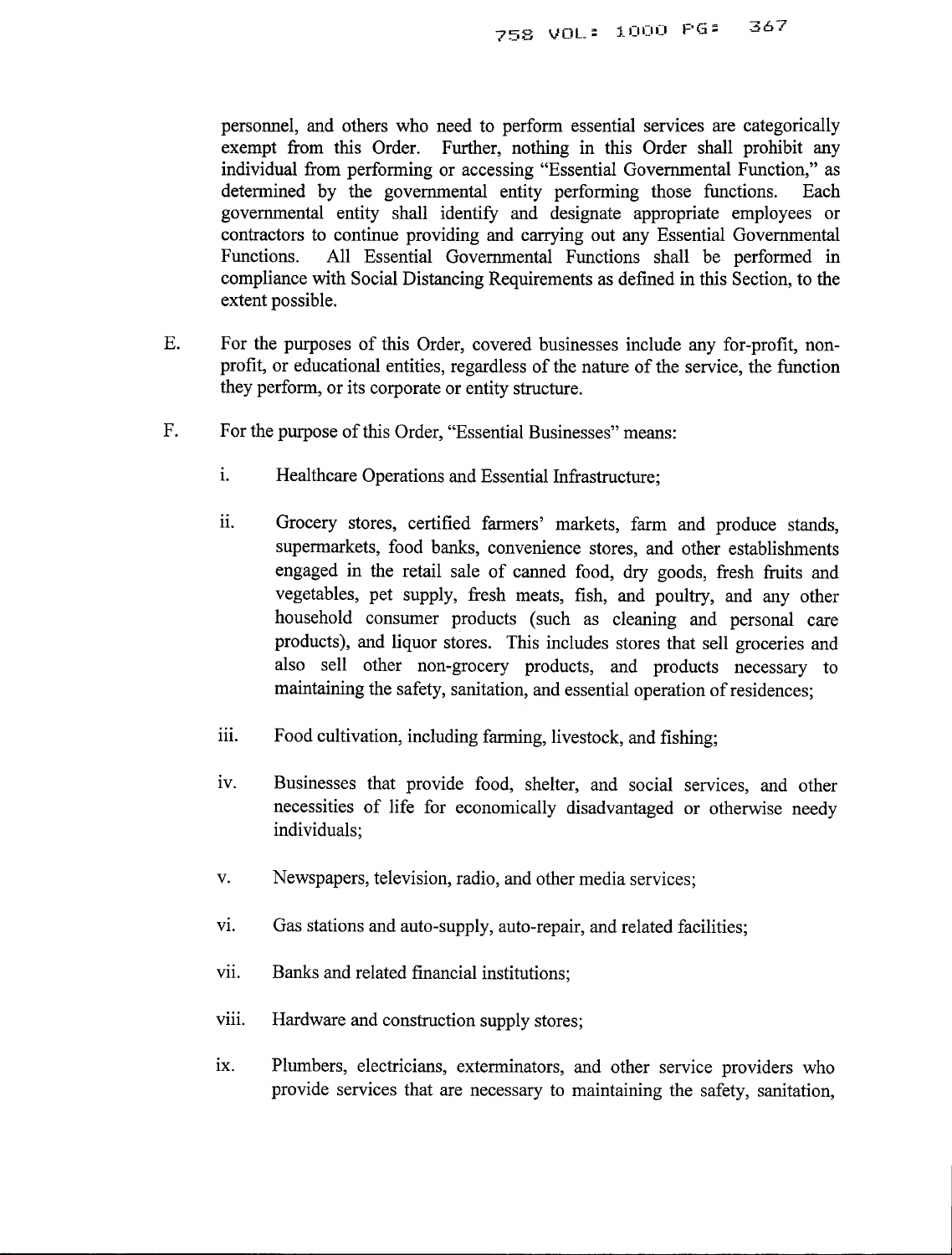and essential operation of residences, Essential Activities, and Essential Businesses;

- x. Businesses providing mailing and shipping services, including post office boxes;
- xi. Laundromats, drycleaners, and laundry service providers;
- xu. Restaurants and other facilities that prepare and serve food, but only for delivery or carry out. Schools and other entities that typically provide food services to students or members of the public may continue to do so under this Order on the condition that the food is provided to students or members of the public on a pick-up or take-away basis only. Schools and other entities that provide food services under this exemption shall not permit the food to be eaten at the site where it is provided, or at any other gathering site;
- xiii. Businesses that supply products needed for people to work from home;
- XIV. Businesses that supply other Essential Businesses with the support or supplies necessary to operate;
- xv. Businesses that ship or deliver groceries, food, goods or services directly to residences;
- XVI. Taxis, and other private transportation providers providing transportation services necessary for Essential Activities and other purposes expressly authorized in this Order;
- xvii. Home-based care for seniors, adults, or children;
- xviii. Residential facilities and shelters for seniors, adults, and children;
- XIX. Professional services: legal, accounting, insurance, real estate services (including appraisal, survey, and title services);
- xx. Childcare facilities providing services that enable employees exempted in this Order to work as permitted;
- XXI. Utilities, all telecommunicationsincluding internet service providers, trash collection and disposal, law enforcement, EMS/ambulance, corrections, dispatch, private investigators, Veterinarians, governmental employees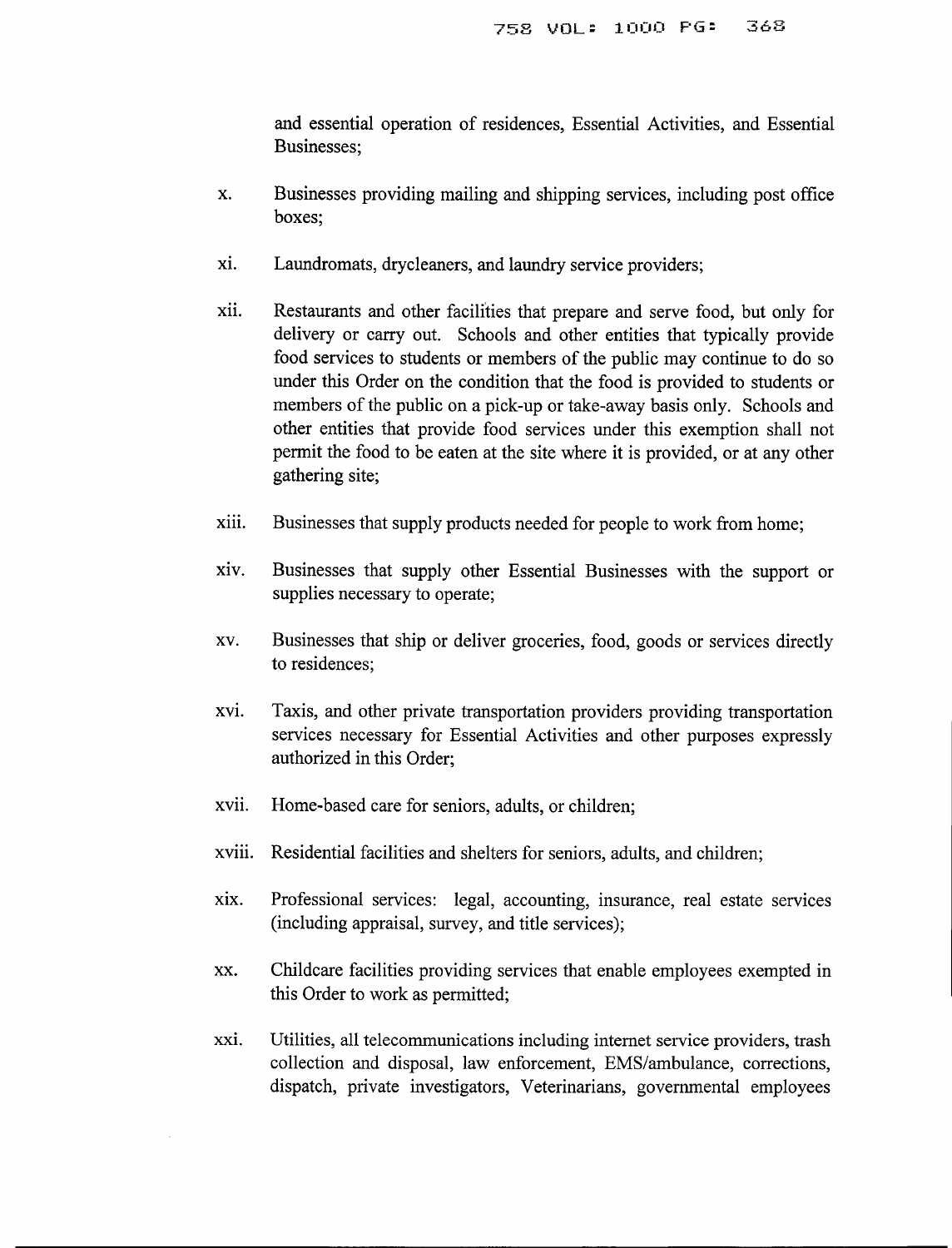who have not been specifically deemed non-essential and sent home by the government entity;

- XX11. Janitorial and maintenance services, funeral industry, defense industry, space and technology industry, technology support, and scientific research; and
- XX111. Religious services provided in residences, Healthcare Operations, at funerals, or provided online while being broadcast from a religious facility.
- XXIV. Educational institutions including public, private, elementary through high school and institutions of higher education may provide support services to effectively operate online classes and to serve students who may reside on campus.
- G. For the purposes of this Order, "Minimum Basic Operations" include the following, provided that employees comply with Social Distancing Requirements as defined this Section, to the extent possible, while carrying out such operations;
	- i. The minimum necessary activities to maintain the value of the business's inventory, ensure security, process payroll and employee benefits, or for related functions; and
	- ii. The minimum necessary activities to facilitate employees of the business being able to continue to work remotely from their residences.
- H. For the purposes of this Order, "Essential Travel" includes travel for any of the following purposes:
	- 1. Any travel related to the provision of or access to Essential Activities, Essential Governmental Functions, Essential Businesses, or Minimum Basic Operations;
	- 11. Travel to care for elderly, minors, dependents, persons with disabilities, or other vulnerable persons;
	- iii. Travel to or from educational institutions for purposes of preparing or receiving materials for distance learning, for receiving meals, and any other related services;
	- iv. Travel to return to a place of residence from outside the jurisdiction;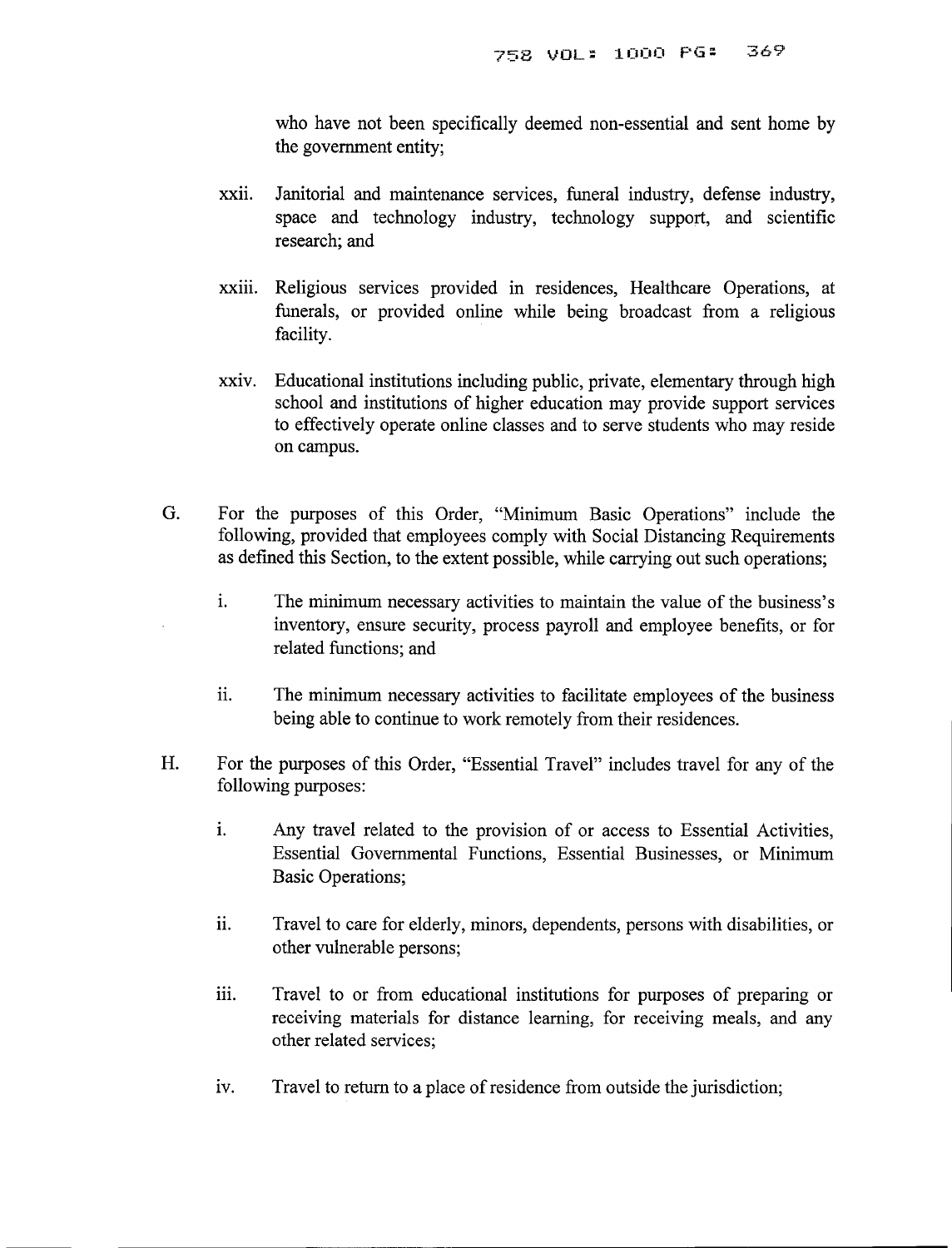- v. Travel required by law enforcement or court order; or
- VI. Travel required for non-residents to return to their place of residence outside the County. Individuals are strongly encouraged to verify that their transportation out of the County remains available and functional prior to commencing such travel.

Individuals engaged in any Essential Travel must comply with all Social Distancing Requirements as defined in this Section.

- 1. For purposes of this Order, residences include hotels, motels, shared rental units, and similar facilities.
- J. For purposes of this Order, "Social Distancing Requirements" includes maintaining at lease six-foot social distancing from other individuals, washing hands with soap and water for at least twenty seconds as frequently as possible or using hand sanitizer, covering coughs or sneezes (into the sleeve or elbow, not hands), regularly cleaning high-touch surfaces, and not shaking hands.
- 12. Non-essential businesses shall shut down except for maintaining Minimum Basic Operations as defined herein. Essential Businesses exempted from shut-down are encouraged to determine staff who are essential to operations and to send non-essential staff home.
- 13. When people need to leave their places of residence, whether to obtain or perform vital services, or to otherwise facilitate authorized activities necessary for continuity of social and commercial life, they should at all times, as reasonably as possible, comply with Social Distancing Requirements as defined in Section 11 above.
- 14. Sections 7 through 13 in this Order shall become effective at 11:59 p.m. on March 30, 2020, and shall continue in effect until 11:59 p.m. on April 30, 2020.
- 15. All provisions of this Order should be interpreted to effectuate its intent.
- 16. Failure to comply with any of the provisions of this Order constitutes an imminent threat to public health.
- 17. In accordance with Texas Government Code §418.173, a person who knowingly or intentionally violates this Order commits an offense punishable by a fine up to \$1,000.00 and/or confinement in jail for a term that does not exceed 180 days, and each day or portion of a day that such a violation continues shall constitute a separate offense.
- 18. The County of Marion shall promptly provide copies of this Order by posting it on the County website. In addition, the owner, manager, or operator of any facility that is likely to be impacted by this Order is strongly encouraged to post a copy of this Order onsite and to provide a copy to any member of the public asking for a copy.